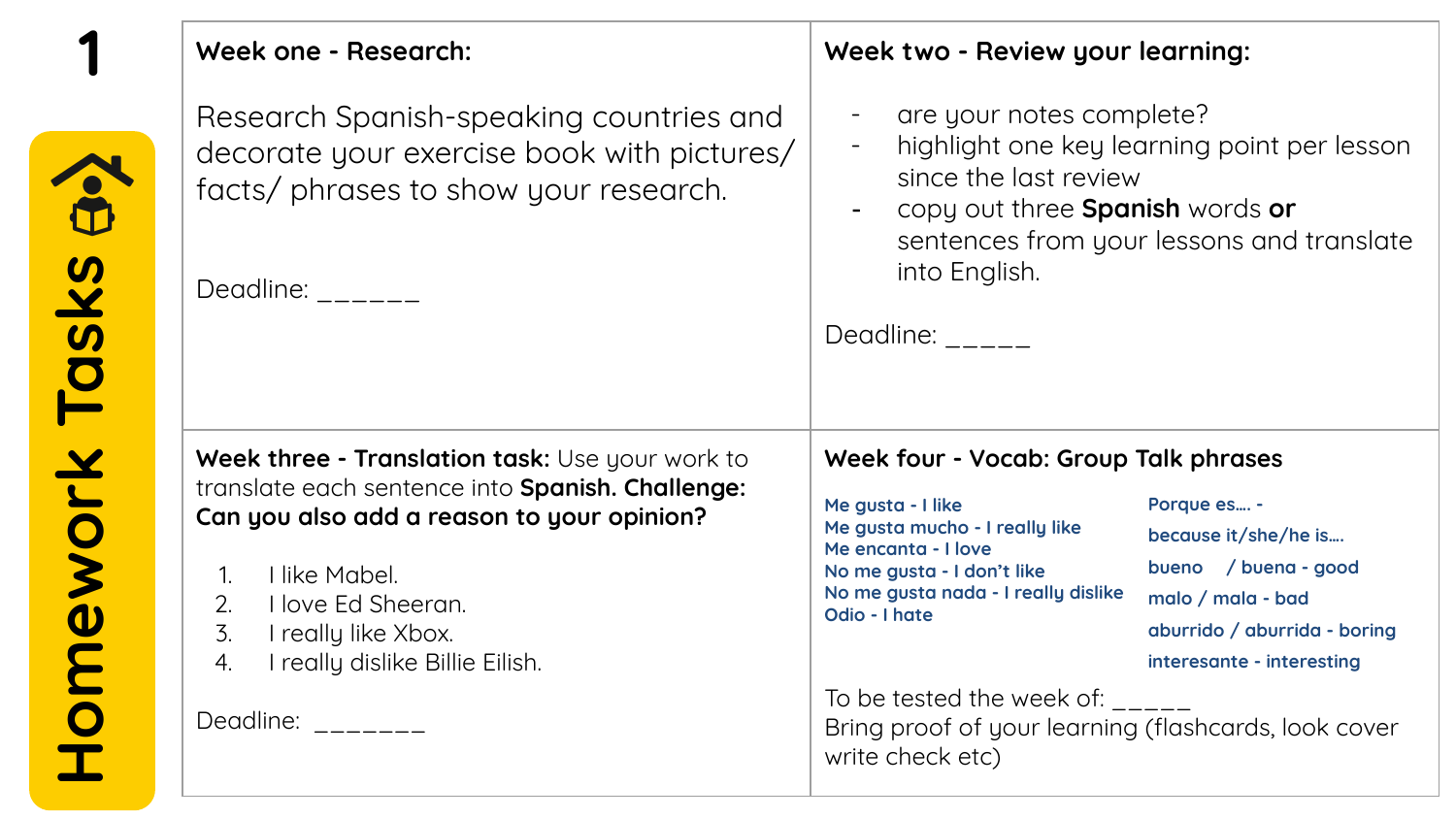|                       | Week one - Research:<br>What are the most popular sports in Spain?<br>And in Mexico?<br>Do they play any other sports we don't play<br>in the UK?                                                                                                        | Week two - Review your learning:<br>are your notes complete?<br>highlight one key learning point per lesson<br>since the last review<br>copy out three Spanish sentences from your<br>lessons and translate into English                                                                                                                                                                                                    |
|-----------------------|----------------------------------------------------------------------------------------------------------------------------------------------------------------------------------------------------------------------------------------------------------|-----------------------------------------------------------------------------------------------------------------------------------------------------------------------------------------------------------------------------------------------------------------------------------------------------------------------------------------------------------------------------------------------------------------------------|
|                       | Deadline:                                                                                                                                                                                                                                                | Deadline: <b>Deadline</b> :                                                                                                                                                                                                                                                                                                                                                                                                 |
| <b>Tomework Tasks</b> | Week three - Translation task:<br>Use your work to translate each sentence<br>into Spanish<br>I play tennis<br>$1_{\cdot}$<br>I do swimming and horse riding<br>2.<br>$\overline{3}$ .<br>I play basketball with my friends<br>Deadline: <b>Deadline</b> | <b>Week four - Vocab:</b><br>juego  - I play<br>hago - I do<br>voy - I go<br>(el) fútbol - football<br>(el) baloncesto - basketball<br>(la) natación - swimming<br>(el) patinaje - skating<br>(la equitación) - horse riding<br>siempre - always<br>normalmente - normally<br>a veces - sometimes<br>nunca - never<br>To be tested the week of:<br>Bring proof of your learning (flashcards, look<br>cover write check etc) |